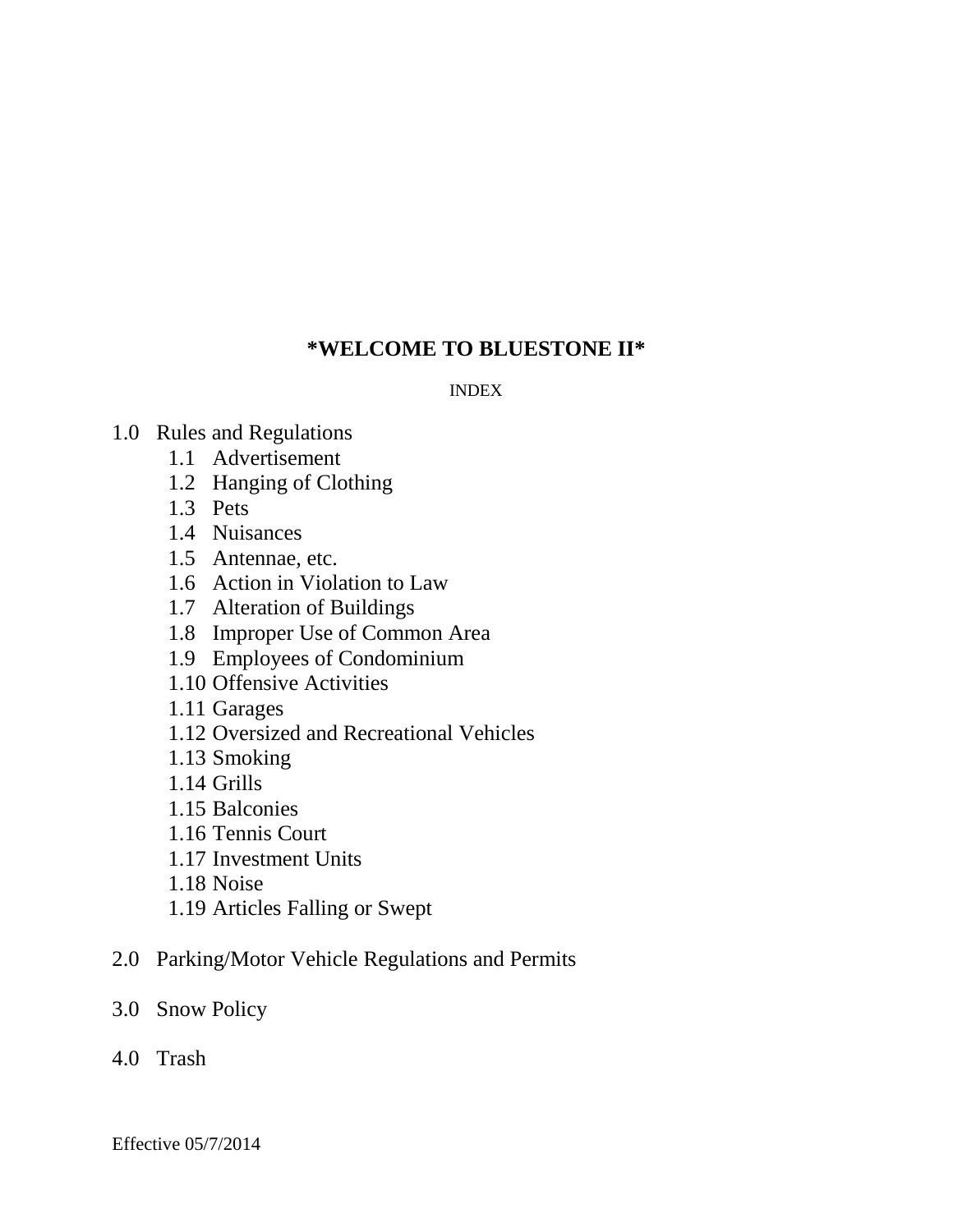- 5.0 Work Orders
- 6.0 Emergencies
- 7.0 Your Responsibilities
- 8.0 Homeowner's Association
- 9.0 Fees and Fines for Violations of Rules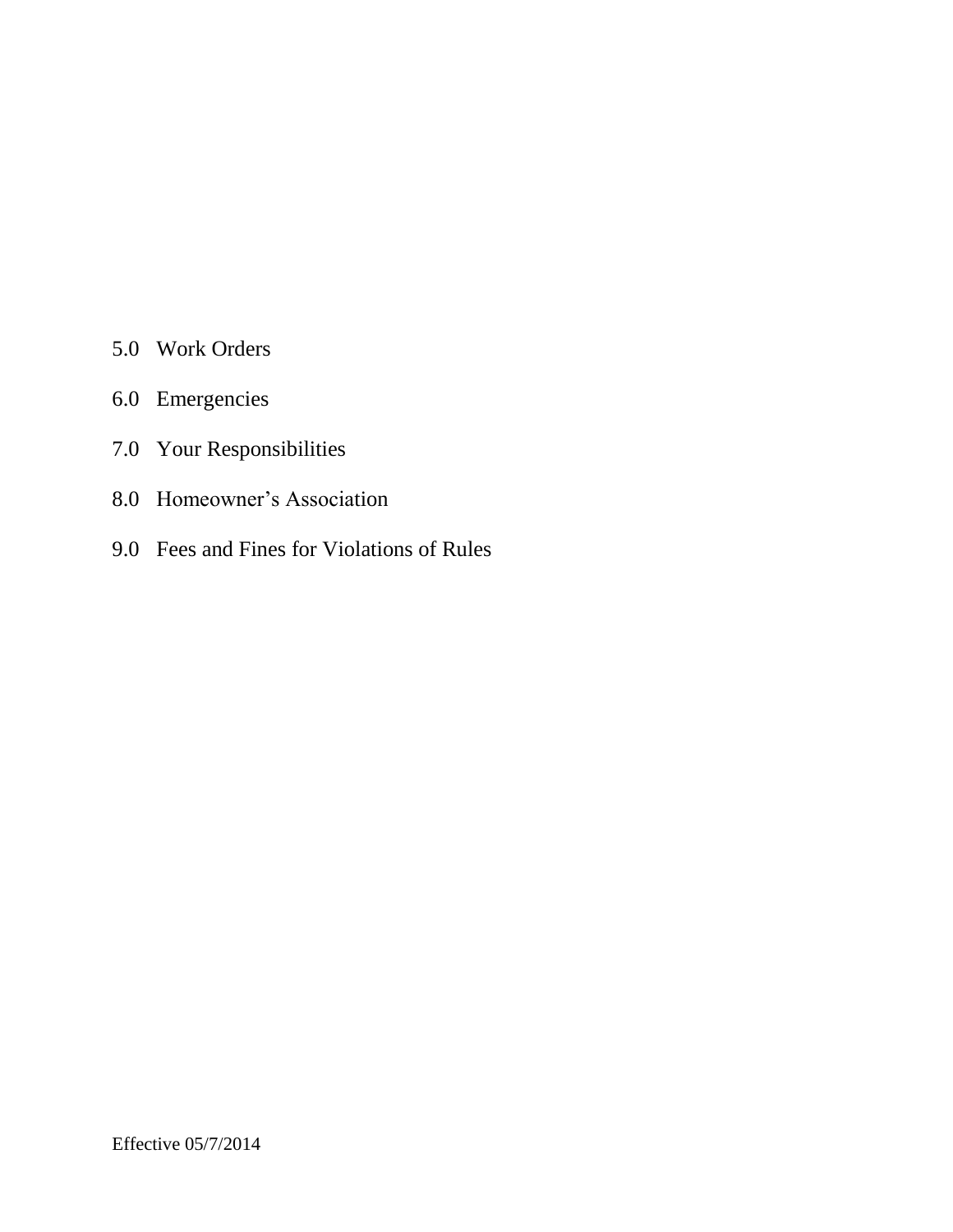### **1.0 Rules and Regulations**

- 1.1 ADVERTISEMENT No advertisements or posters of any kind shall be posted in or on the property except as authorized by the Board
- 1.2 HANGING OF CLOTHES, ETC. No clothing, laundry, rugs, wash or other personal property shall be hung from any window, balcony, or other exterior portion of a unit or building or in or upon any common area.
- 1.3 PETS Only one household pet is allowed and must be twenty (20) pounds or under. A pet cannot be a nuisance. The pet is not allowed to walk in the common areas and must be carried. Walking your pet is only allowed near the courts at the bottom of the hill behind the small garage or off site of the condominium. Pets are to be leashed or contained while on the property. Please see Pet Policy Resolution XVII for further information.
- 1.4 NUISANCES No nuisances shall be allowed on the property nor shall any use or practice be allowed which is an annoyance or which interferes with the peaceful possession or proper use of the Condominium by others.
- 1.5 ANTENNAE, ETC. No owner, tenant, or guest shall allow the installation of wiring for electrical or telephone use, television antennae, are conditioning unit or other machine or equipment, which protrudes through the walls or the roof of any building or is otherwise visible on the exterior of a building except as presently installed or as authorized by the Board of Directors. For satellite dish installation please see Resolution XVI in the back of this booklet.
- 1.6 ACTION IN VIOLATION OF LAW No unit or common area of the condominium may be used to conduct business activities which cause traffic to and from a unit, garage or any other common area, no business activities such as vehicle repairs, etc. may be conducted, nor may any unit or common area be used for any unlawful, immoral or improper purpose. Any repair of a vehicle belonging to a resident, which creates a nuisance is not permitted. Changing of automotive fluids is not permitted.
- 1.7 ALTERATION OF BUILDINGS Nothing shall be done in any unit or in, on, or to the common area, which may impair the structural integrity of the property, or which would structurally change a building or improvements, thereon, except as provided by the Declaration or By-Laws. Nothing shall be altered or constructed in or removed from the common area, except upon the written consent of the Board of Directors.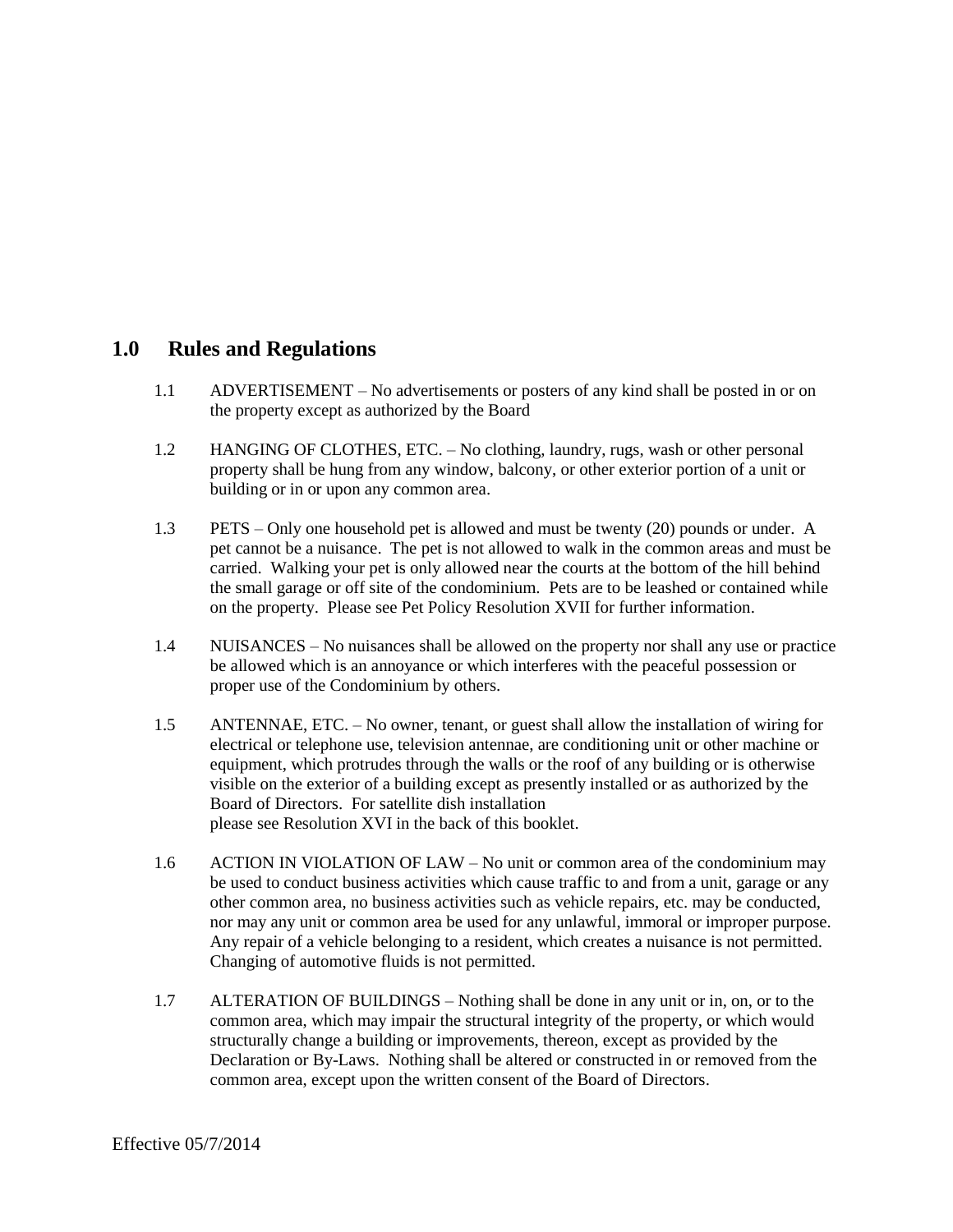1.8 IMPROPER USE OF COMMON AREA - No one shall place or cause to be placed in any hallway, corridor, lobby, stairs or stairway, walkway, driveway, parking area or other common area any bicycles, furniture, packages, or objects of any kind. These areas shall be used only for normal transit through them (or, where appropriate, vehicular parking in them). Costs of any damage to common area property areas, hallways, balconies, etc., will be charged to the responsible unit owner.

 Children must not use the hallways, elevators or stairs as an area for play and must be accompanied by an adult.

- 1.9 EMPLOYEES OF CONDOMINIUM No owner, tenant, or guest shall direct any employee of the Condominium, nor attempt to supervise, or in any manner attempt to assert control over such employee.
- 1.10 OFFENSIVE ACTIVITIES No activity shall be allowed or maintained in any unit or upon any common area which will increase the rate of insurance on any unit or the common area or result in the cancellation of insurance thereon, unless such activity is first approved in writing by the Board of Directors. No inflammable, combustible, hazardous or explosive fluid, chemical or substance shall be kept in any unit, Common or Limited Common area except such as are suitable for normal household use.
- 1.11 GARAGES No commercial activities shall be conducted in the garages. No window coverings of any kind are allowed. Garage doors must be kept closed at all times unless actively engaged in use of garage. No heaters or continuous power sources are to be used at any time. No freezers, refrigerators or other appliances to be used within the garage. Garages are to be used for Vehicles; storage and use of freezers, refrigerators, portable heaters, and power equipment is NOT allowed. Storage of fuel cans, flammable items, Grills, Ammunition and Firearms is not allowed. Charging of electrical vehicles is prohibited in garages and on the property.
- 1.11 OVERSIZED AND RECREATIONAL VEHICLES Vehicles with more than two (2) axles, signage, or over 8 feet in height shall not be permitted to park on common area, nor shall recreational vehicles, trailers, boats or campers be permitted. Such vehicles may be stored in the owner's closed garage. Motorcycles or similar vehicles may not be driven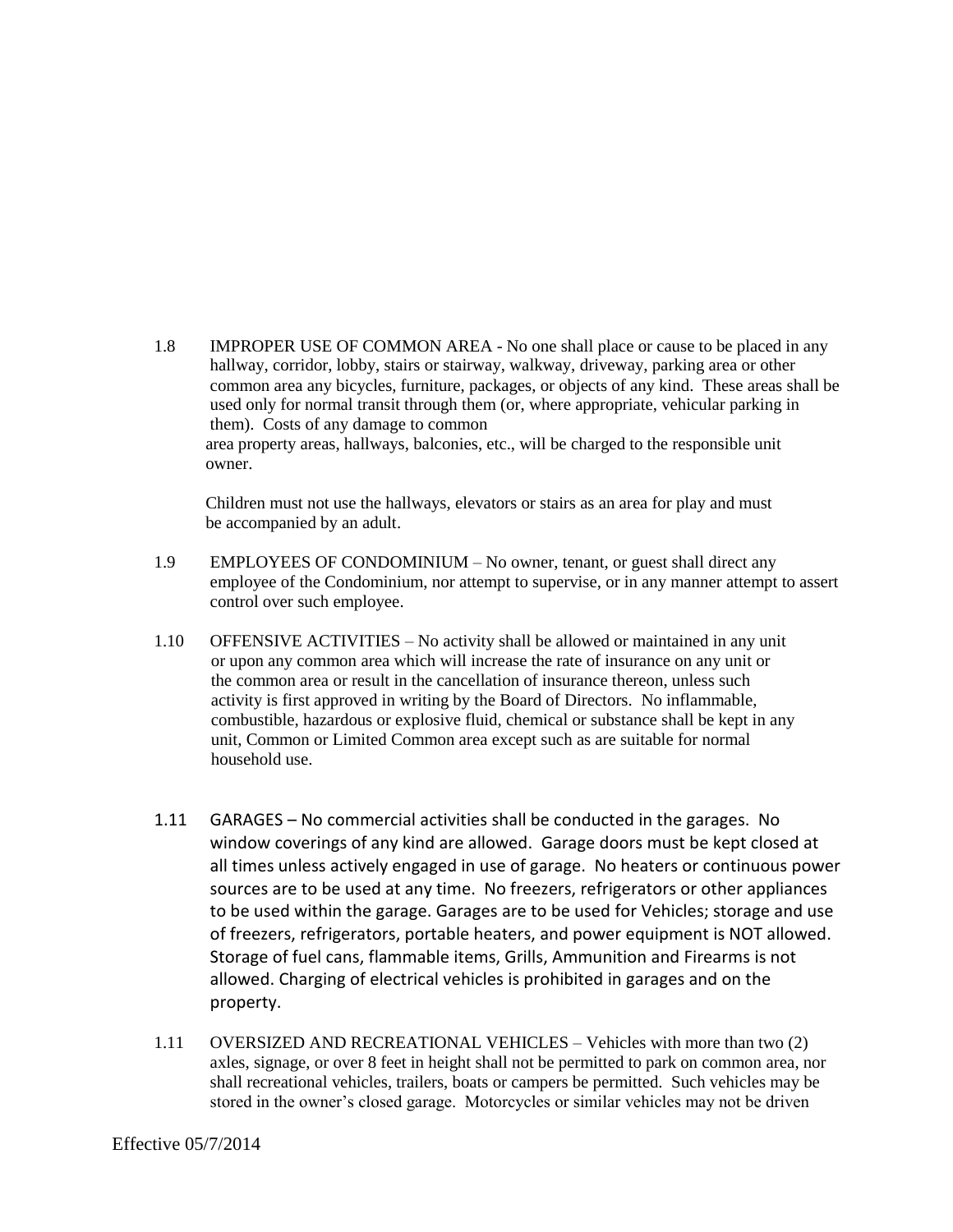around the buildings except when entering or leaving the property. Use of snowmobiles is prohibited on the property. It is important to respect the quiet enjoyment of other residents and to consider the safety issues of riding and parking in the area. No commercial vehicles are allowed to park overnight unless permission is granted by the Board.

- 1.12 SMOKING Smoking is prohibited in hallways, stairways, elevators, or entrance porches. Discarded cigarettes, etc. should occur in the smoker's vehicle or unit, never in common areas.
- 1.13 GRILLS Charcoal and gas grills are prohibited in any common and limited common areas by the City of Nashua Fire Department and this Association. Electric grills in good working order are permitted on balconies only.
- 1.14 BALCONIES garbage cans, garbage (trash including bags, bottles or boxes), any kind of supplies, bird feeders or squirrel feeders including humming bird bottles, lawn ornaments, windsocks, whirligigs, coolers, no animal crates or boxes including cages and litter boxes, sleds, bicycles, storage boxes, living room furniture, kitchen furniture, dining room furniture, bedroom or bath furniture, appliances other than an electric grill or other articles which the Association determines are incompatible with the direct usage of the balcony **are prohibited.**

Balconies will not be used for storage. An approved outdoor storage bench may be an exception if authorized by the Board of Trustees in writing.

No Construction materials are to be left on the balconies unless approved by the Board of Trustees in writing and will be for a limited time.

The following items may be used on limited common area balconies;

- A. Appropriate outdoor seating and side tables
- B. Electric grills
- C. Appropriate flower boxes or containers properly maintained with live plantings only. If empty they are to be removed and stored elsewhere. (like the garage). No planting materials (bags of soil, fertilizer, etc.) are to be stored on balconies.

Please note that no coverings are allowed on the floors.

#### Walls /Siding

In the condominium By-Laws, page 16/17 under Article V, Section 6 restricts anyone from changing exterior of the units and building.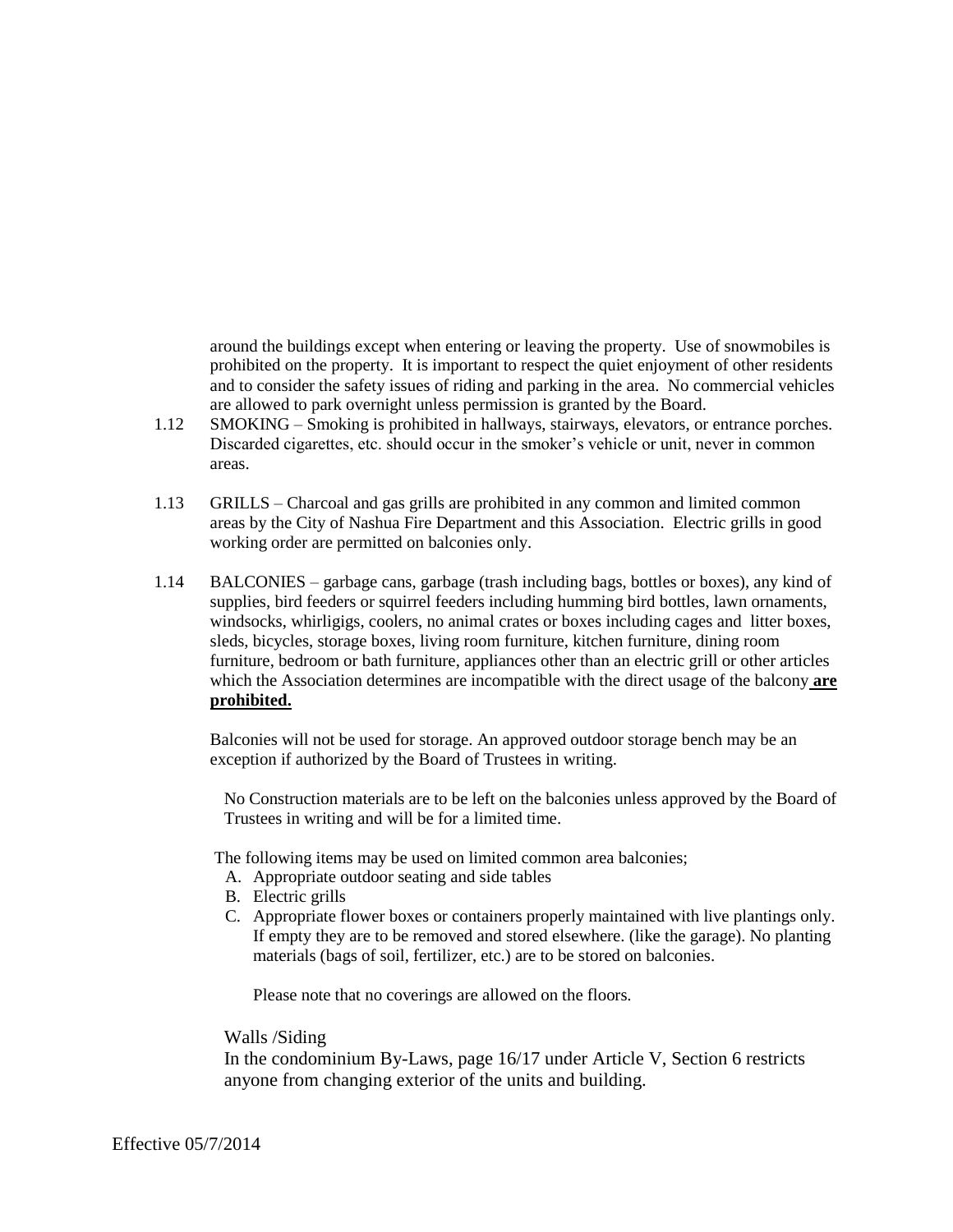No nails, screws, indentations, hooks, punctures, adhesives will be placed on the new sided walls. If upon an inspection damage is found to the siding the owner will be assessed for the damages and fined for the repairs caused by a resident not following this rule.

Lighting on Balconies

New lighting on the balconies will be uniformed. No resident/owner has the authorization for any changes to the exterior of the units or buildings.

#### **Enclosures and Restrictions Regarding Them**

Enclosures will be of the same as Units 86, 91, 112, 114, or 118. No other type or materials will be acceptable. Enclosures will be installed by a professional in the same manner and style as the above units. The color of the enclosure will also be the same, dark brown.

The rules that apply to an open balcony will also apply to an enclosed balcony as stated in the By-Laws of this condominium under Article V, Section 6; changing exterior of units and the building.

All décor and outdoor furniture must be within the enclosure including windchimes, flags, potted plants, etc. (see Rule on Balconies 1.15). The exception will be for a satellite dish in which the unit resident must adhere to the Satellite Policy.

Enclosures are not to be used as storage areas as in Rule 1.15.

- 1.15 TENNIS COURT The tennis court are to be used only by Bluestone II residents and guests. The area is to be maintained and used for playing tennis only. Children may not play on the court. A resident must be present if guests are using the court.
- 1.16 INVESTMENT UNITS All tenant information including name, address and phone numbers, make and model of vehicles of the leases are to be turned into the management company within 30 days of signing the lease. No unit shall be occupied without a lease. All leases must be submitted to the Bluestone II Board of Directors or the Management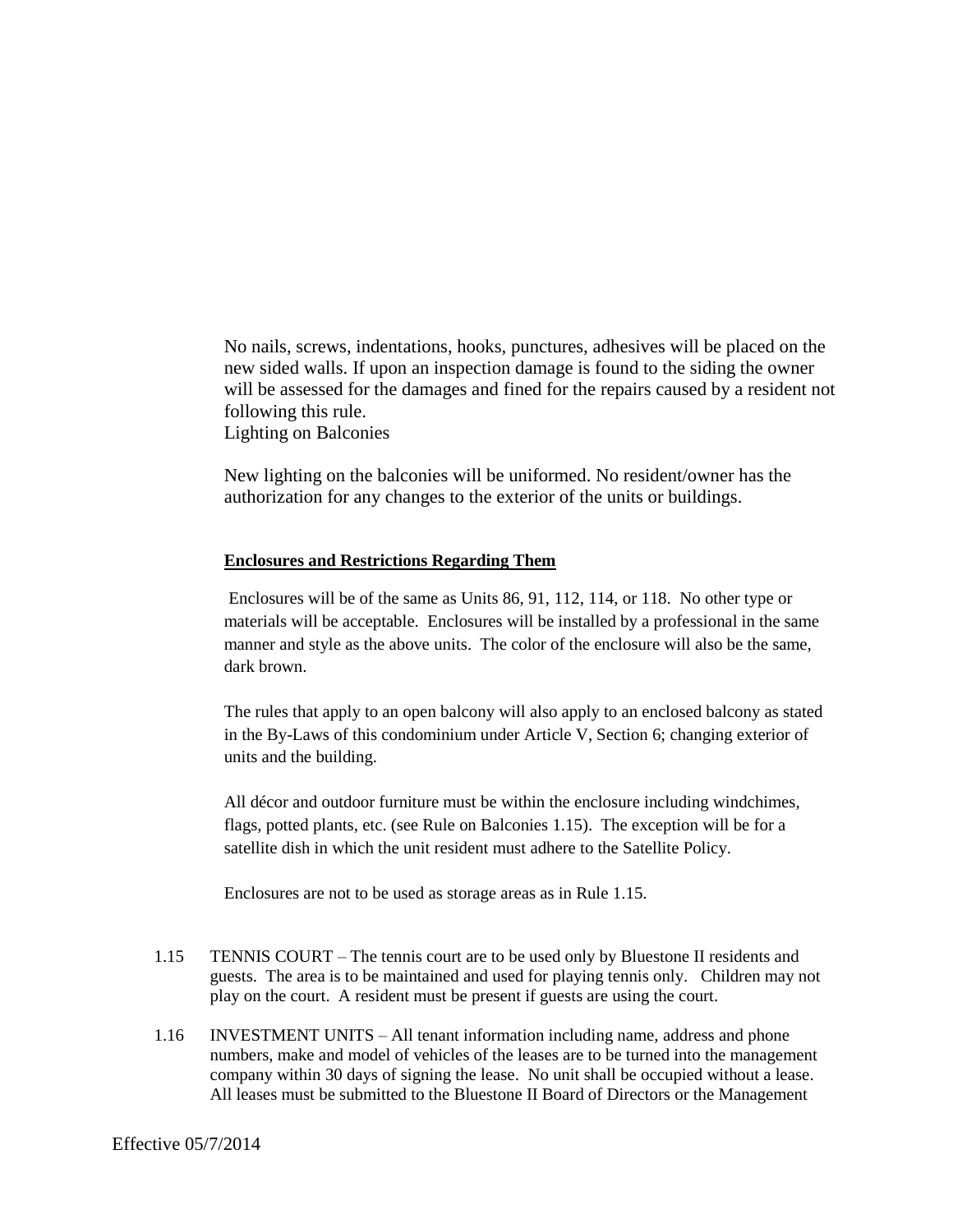Company prior to occupancy of the unit. Failure to comply with this Resolution will result in a fine of \$25.00 per month in which the unit is occupied without a lease (Revised Policy Resolution XI effective January 1, 1997) and will double with each passing month (Second Revision of Policy Resolution XI effective August 30, 2010. All new residents will undergo an orientation as per the Second Revision of Policy Resolution XI.

- 1.17 NOISE Owners, tenants and guests shall exercise extreme care to avoid unnecessary noise or the use of musical instruments, radios, including vehicle radios, television and amplifiers that may disturb others. Special quiet hours are from 10:00 pm to 7:00am.
- 1.18 ARTICLES FALLING OR SWEPT No resident shall permit any article to fall or be thrown from the windows, balconies, entry way or doors of the premises, nor shall they sweep from his/her unit any dirt or other substances outside of their unit or on the Limited Common Areas or Common Areas of the condominium.

## **2.0 PARKING PERMITS AND REGULATIONS**

- 2.1 All residents are to obtain a parking permit from the management company for each Vehicle under their control, by providing an updated unit form and a copy of the vehicles current registration. Vehicles must be parked in visitors section until proper tag is received. Visitors must park in designated Visitor Section. No more than two vehicles per unit allowed. (The possibility of three vehicles under certain circumstances must be approved by the Board of Directors and said third vehicle must be parked in the garage. There is a charge for a third permit.) The permits are to be attached to the rearview mirror so as to be visible from the front windshield of the vehicle. All vehicle information must be accurate to avoid the possibility of being mistakenly towed. Residents are responsible to notify the management company if a vehicle is replaced with a new vehicle's information. Permits are reusable and can be placed on the rearview mirror of the new vehicle. Replacement of lost permits will be provided for a fee of \$50.00. If a reported lost permit is found on any vehicle the vehicle will be towed on site and the permit confiscated.
- 2.2 All vehicles shall be parked "head-in" and shall be parked either within a garage or within a legally marked parking space. No vehicle shall be parked in front of the entrances. Moving vans and trucks must not block vehicles from entering or leaving a garage nor impede an emergency vehicle.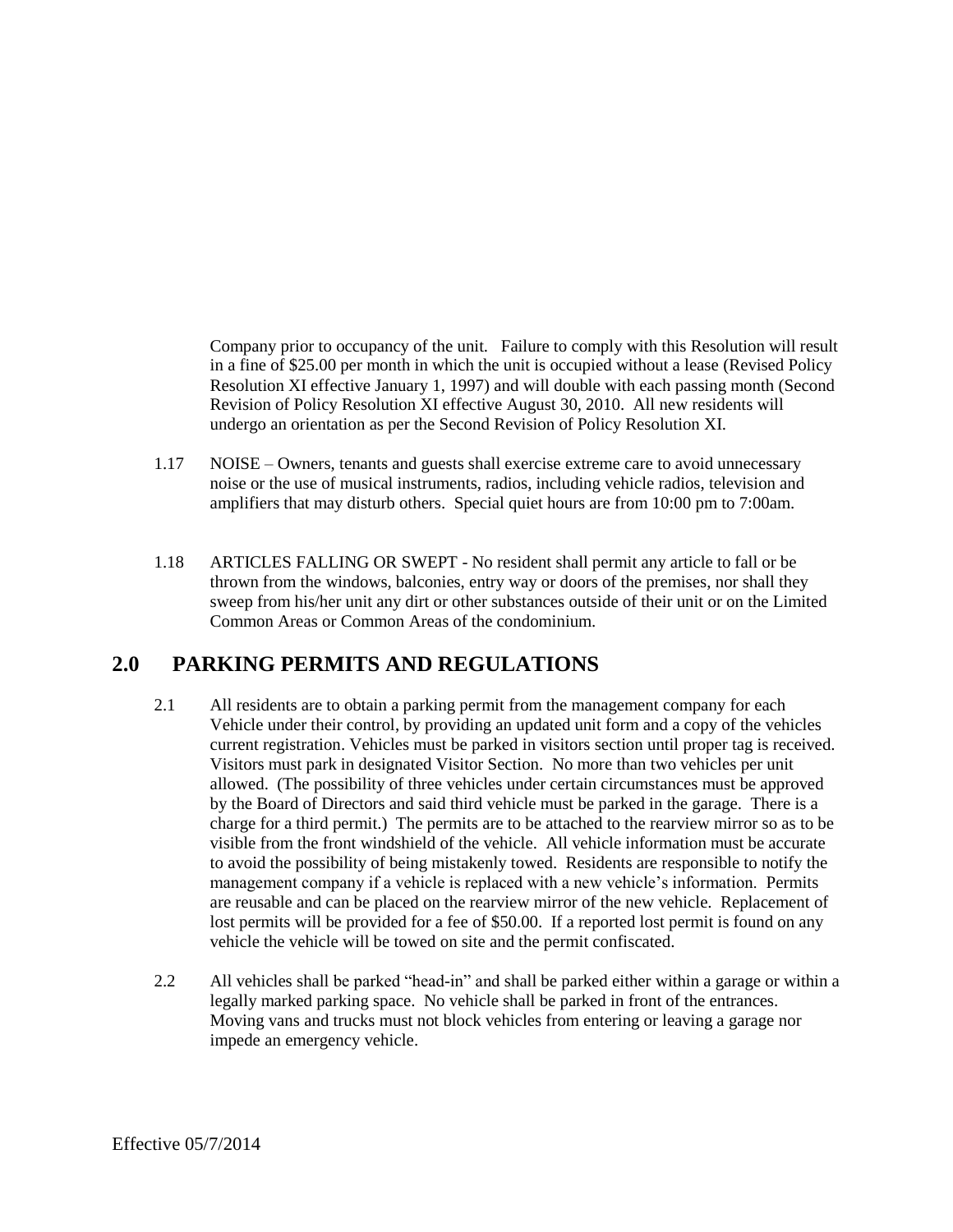- 2.3 Only registered and inspected vehicles may be parked on the premises. All vehicles with an expired registration will be towed at the owner's expense. (Administrative Resolution #2 of the Condominium's By-Laws states; whereas, unregistered and immobile vehicles are unsightly and offensive, and impede sweeping, seal coating and pavement repairs, snow plowing and increase the maintenance therein. Resolution A under #2; That the Management Company be authorized to place a notice on the offending vehicle to the effect that it must be registered and inspected within seven (7) days or removed at the expense of the vehicle's owner and that the owner of the unit in which the owner of the vehicle resides will be assessed \$50.00 and that the Management Company be authorized to remove the offending vehicle. by towing said vehicle at the owner's expense, (Revised Administrative Resolution #2 in 1997).
- 2.4 All motorcycles that park in the Common Areas (pavement) must use kick stand pads. Motorcycles or similar vehicles may not be driven around the buildings except when entering or leaving the property. It is important to respect the quiet enjoyment of other residents and to consider the safety issues of riding and parking in the area.
- 2.5 Any vehicle found to have fluids (with the exception of condensation water) leaking from it that could endanger residents, create a hazard or damage the property will be towed at the owner's expense if the owner can not remove it immediately. This includes oil, anti-freeze, fuel, etc.. The unit owner of the vehicle may also be subject to a fine regardless if the vehicle is owned by the unit owner, the unit's occupant or the unit's visitor.

Residents are responsible for educating their guest as to the parking rules.

 The Association reserves the right to restrict parking in a particular parking area if there is a need for maintenance or repairs including access to any garage. Notice of such will be posted no less than twenty four (24) hours before the restriction. Vehicles that impede same will be towed at the owner's expense with the possibility of a fine.

#### VIOLATIONS

 A violation may result in fines and/or towing of a vehicle at the owner's expense. The Association will assess the unit owner for violations by their tenant.

The first violation will be assessed at twenty five (\$25.00) dollars. A second violation will be assessed at fifty (\$50.00) dollars and may result in the vehicle being towed at the owner's expense. If the vehicle belongs to a non-resident it will be subject to tow after the first twenty four (24) hours.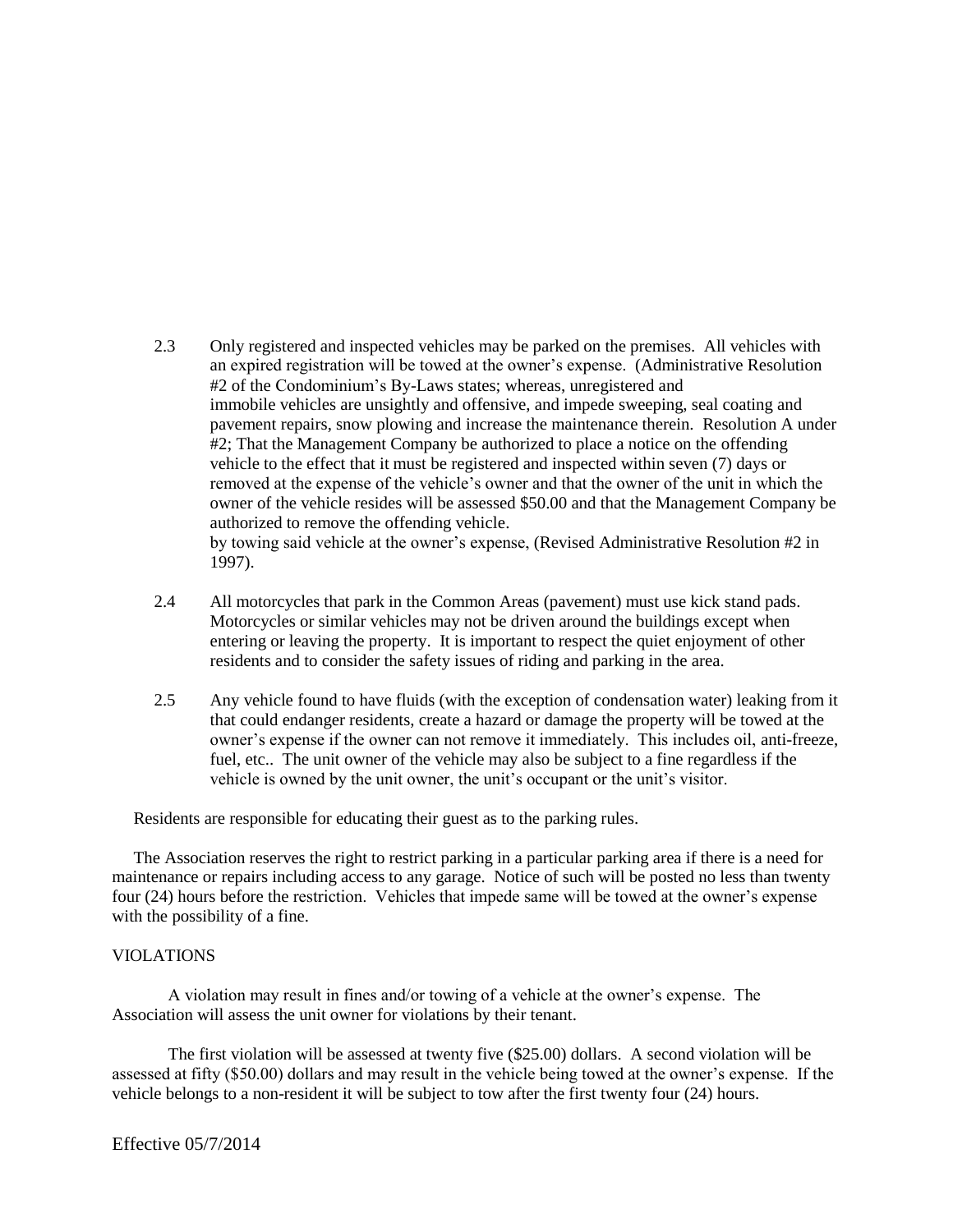Additional actions will be taken for multiple violations by a unit owner or their tenant, to be considered on a case-by-case basis. A unit owner may be required to post bond and will be assessed for all costs associated with any enforcement action including legal fees. The first violation will be assessed at twenty five (\$25.00) dollars.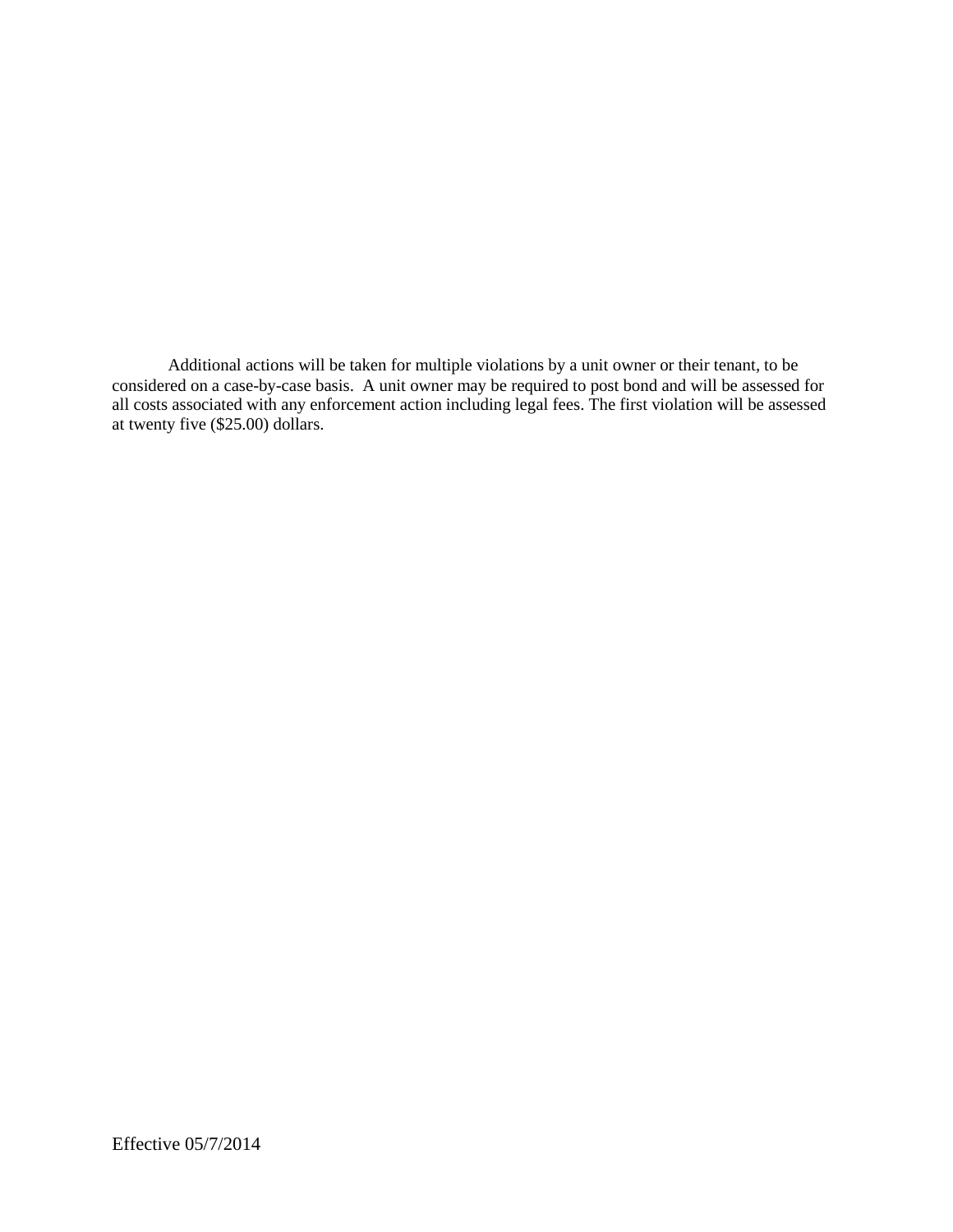# **3.0 SNOW POLICY:**

**PLEASE** use the following procedures for parking when snow is forecasted at any time of day or night:

- 1. **Six** hours previous to snow fall please park your vehicle(s); a. in your garage b. rear of Buildings A and B and within parking space(s)
- 2. Once the storm is over and the snow plow has cleared the lots in the front of the buildings you shall move your vehicle(s) to the front lot within 36 hours of the conclusion of the storm to facilitate cleanup of the rear lots. If you will be away from home and snow is anticipated, please park your vehicle within a parking space at the southern-most end of the rear parking lot and within a parking space. Your vehicle must be moved to the front parking lot within 36 hours of the conclusion of the storm. It is your responsibility to make arrangements with another resident, friend, or family member.
- 3. If you are away from home:
	- a. park your vehicle in your garage
	- b. leave your keys with a neighbor who can move your vehicle

There will be **NO** open air visitor parking during snow emergencies and only two vehicles with permits per unit ALLOWED in open air spaces.

### Moving your vehicle for snow removal is **YOUR RESPONSIBILITY! VEHICLES THAT DO NOT COMPLY WITH THIS POLICY WILL BE SUBJECT TO TOW AT THE OWNER'S EXPENSE. THIS IS YOUR ONLY WARNING!**

### **AMENDED AND IN EFFECT 3/13**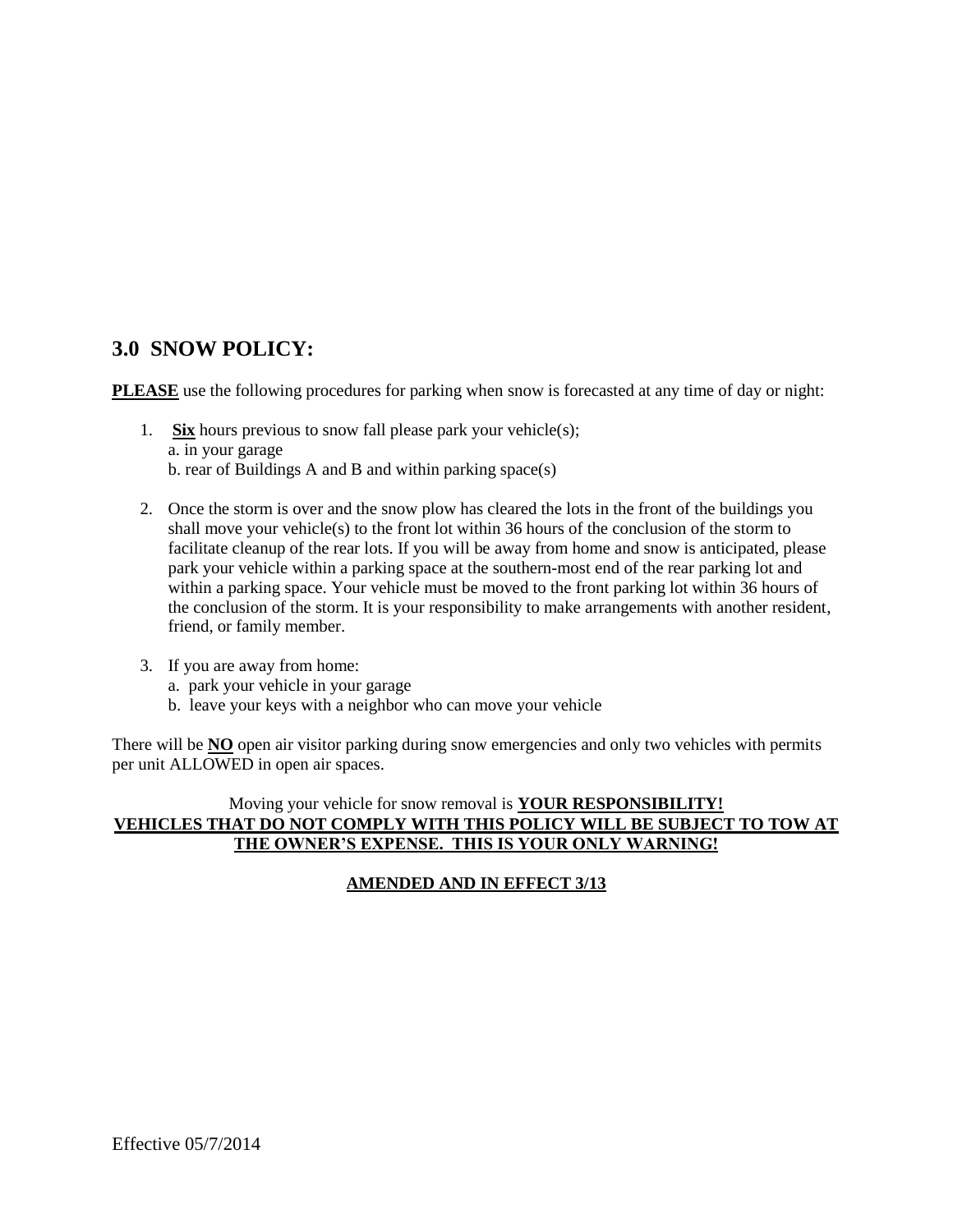### **4.0 TRASH AND REFUSE**

 4.1 All refuse and trash shall be placed in locations specifically designated by the Board of Directors. No garbage or trash shall be permitted to remain in public view. All large cartons shall be broken down before disposal. If a resident has large items such as furniture, appliances or any other items unsuitable for the trash dumpsters that need to be discarded please contact the Management Company to arrange a pick up.

 Littering is prohibited including discarded cigarettes (see Rule 1.13).by all residents and visitors alike. This is **your** home and/or investment. Please respect that.

## **5.0 WORK ORDERS**

All common area repairs will be requested through a work order system. All work orders will be "bundled" so as to save costs requiring personnel from the Management Company to respond.

Work Order boxes are located near the front door of each building. A note with the description of the need for repair or replacement dropped into the box will suffice as notification. The boxes are checked one to two times weekly by a Board member. Request for the repair is then called into the Management Company. In the event of an emergency incident requiring a repair please see 6.0.

### **6.0 EMERGENCIES**

In the case of an emergency, major flood, fire, or crime the resident should contact the police and/or fire department. During a fire alarm all residents should leave the building and lock their units, **BUT if the FIRE IS IN YOUR UNIT DO NOT LOCK YOUR DOOR, just close it!** Fire Department personnel need to gain access to put out the fire.

**If the emergency affects the common areas, the structural integrity of the building or other units the owner or resident must notify the Management Company directly and immediately.**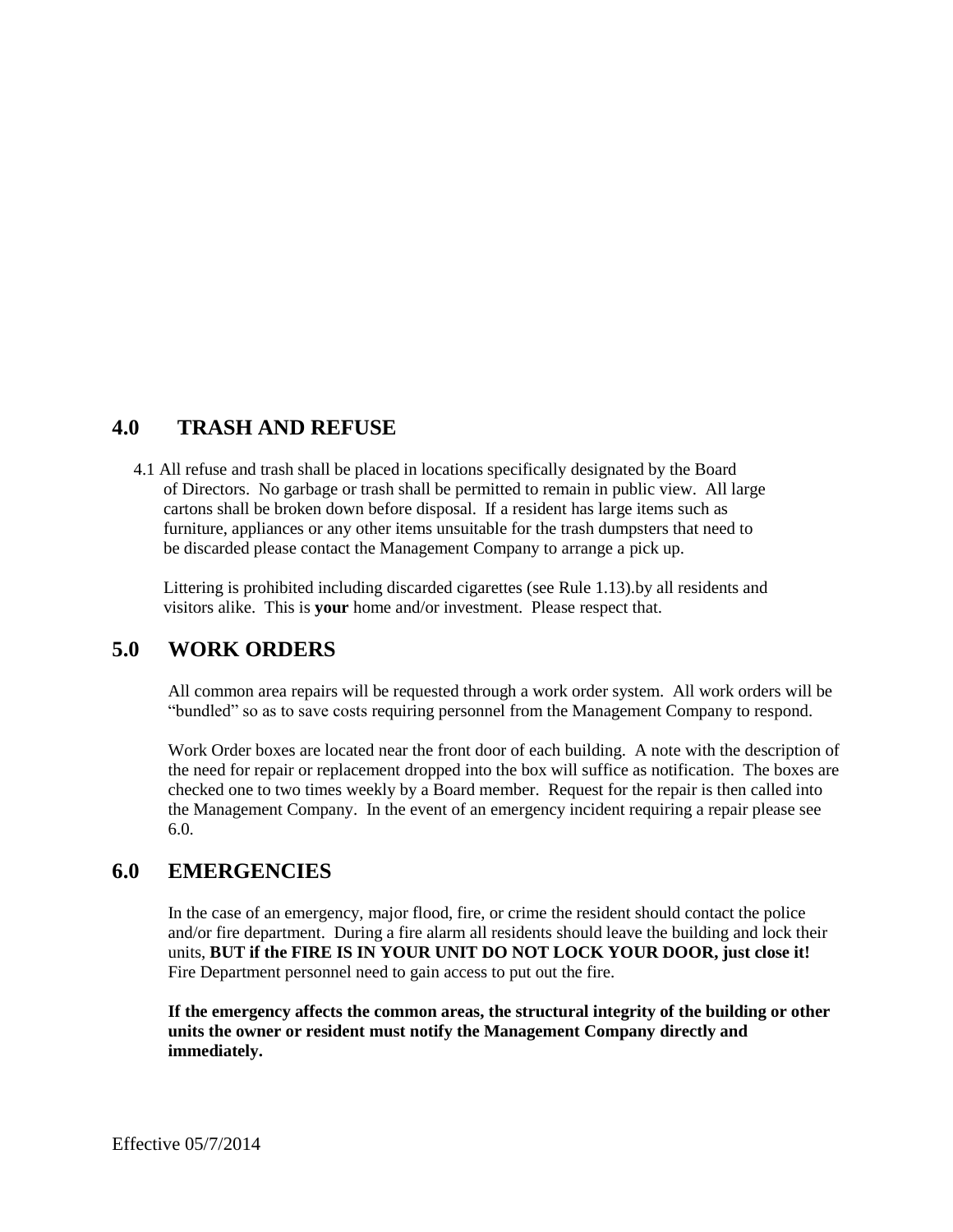**If you are unsure if the emergency is a common area repair contact the management company. DO NOT CONTACT YOUR BOARD MEMBERS (the Board of Directors will be contacted by the management company if needed).**

6.1 In the case of any emergency the Board of Directors has the right to access and entry shall be immediate whether the owner is present at the time or not. (See By Laws page 19, #8 Right to Access.)

# **7.0 YOUR RESPONSIBILITIES**

- 7.1 An owner's responsibilities can be found in the Declaration and By-Laws, including the boundaries of each unit. Each owner should be familiar with all documents pertaining to their ownership. A copy of these documents should have been provided to you during the purchase of your unit. To obtain a copy of these documents, if you did not receive them please write to the State of New Hampshire Hillsborough County Registry of Deeds found on-line under nhdeeds.com.
- 7.2 Investment unit information as stated in the By-Laws and the Rules and Regulations must be turned over to the Management Company. Please see Revised Policy Resolution XI, effective 1/1/97 regarding a lease and Second Revision of Policy Resolution XI, effective 8/30/10.
- 7.3 It is highly recommended as stated in the By-Laws, that an owner leasing his unit should obtain a "Tenant's Homeowners Insurance Policy" to guard against loss or damage to the property by a tenant at the owner's own expense.

Each owner will familiarize themselves with the Amendment to the Declaration of Condominium, dated May 31, 2006 regarding "Unit owners shall be prohibited from leasing, renting, licensing or letting their unit during the first two (2) years of ownership of said Unit".

- 7.4 Each owner/resident should be aware that the security doors and the intercoms are for the security of all residents. Doors are not to be propped for long periods of time even during move in or out.
- 7.5 Condominium uniformity will be followed by each owner regarding their unit's entrance door, windows, sliding doors and if applicable enclosure(s). Unit entrance doors will be a solid flush fire door stained a medium brown at the owner's expense as stated in the Declaration under "Owners Responsibilities". Doors should have a peep hole and security locks. Unit windows will be white on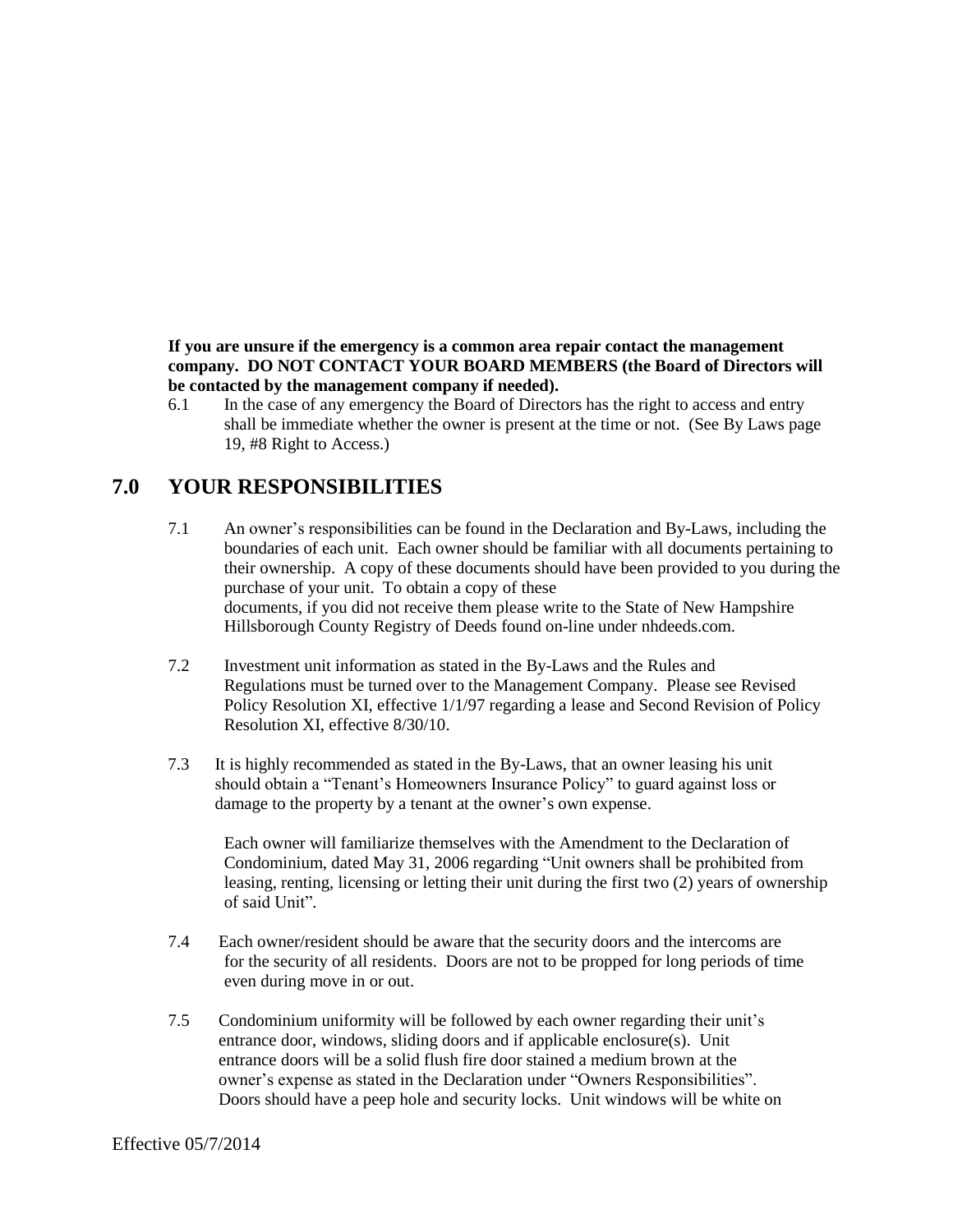the exterior and conform to the present opening size of the frame and be that of double hung type. Sliders should be brown or white (if it is a replacement) frame and should be within the present frame size. Enclosures can be installed with the Board of Director's approval. Enclosures shall be brown and conform to the same enclosure that has been installed in Units 86, 91 or 114 with no exceptions.

7.6 Homeowner's Insurance – It is highly recommended that all homeowners obtain condominium insurance to cover your liabilities, improvements, contents and personal possessions. For further details see page 19, Article VI of the By-Laws.

### **8.0 HOMEOWNER'S ASSOCIATION**

- 8.1 Meetings Each owner is encouraged to attend as many meetings as possible. meetings keep owners apprised of issues that impact their ownership including the financial health of the complex. Your annual meeting is the most important as it may include placing an owner in a Director's position, voting on a major change or simply incorporating new ideas.
- 8.2 Newsletter The newsletter comes to owners quarterly. In the letter you will find notices of upcoming meetings and a tentative agenda. You will also find comments, advisories, upcoming projects, notices, etc.

## **9.0 FEES AND FINES FOR VIOLATIONS OF THE RULES**

- 9.1 Move –In There will be a charge of two hundred and fifty (\$250.00) dollars for any owner or tenant that moves in. This includes an orientation for each resident. There is a charge of two hundred fifty (\$250.00) dollars for moving out of Bluestone II. The fees will be paid at closing or within 30 days of either moving in or out. Refusal of an orientation will result in a fine of twenty five (\$25.00) for each month the unit is occupied. (See Resolution XI, effective January 1, 1997.) All units that are non-owner occupied shall have a lease and a copy of said lease will be delivered to the Board or Management company. Failure to deliver a lease to the Board or Management company will result in a fine of twenty five dollars for each month in which the unit is occupied without a lease. (See Resolution XI, effective January 1, 1997.)
- 9.2 Violations of the Rules will incur a fine for each twenty four (24) hour period a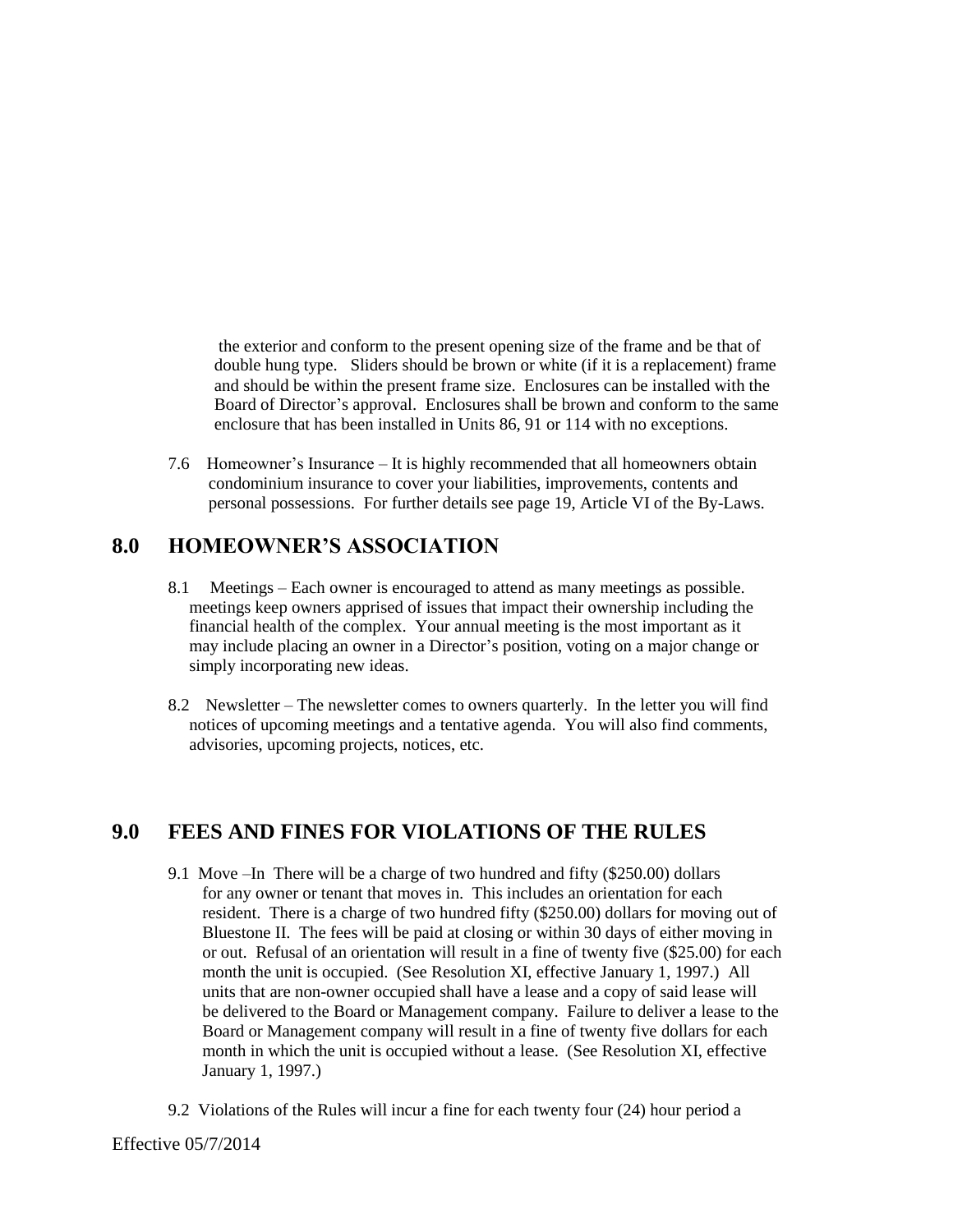violation is observed, (i.e. Rules 1.1, 1.2, 1.4 through 1.16 and 1.18 with the exception of 1.3 which has shorter time periods for violations, see Pet Policy Resolution XVII.

| <b>First Violation</b> | \$50.00  |
|------------------------|----------|
| Second Violation       | \$100.00 |
| Third Violation        | \$200.00 |

Amended 05/7/2014